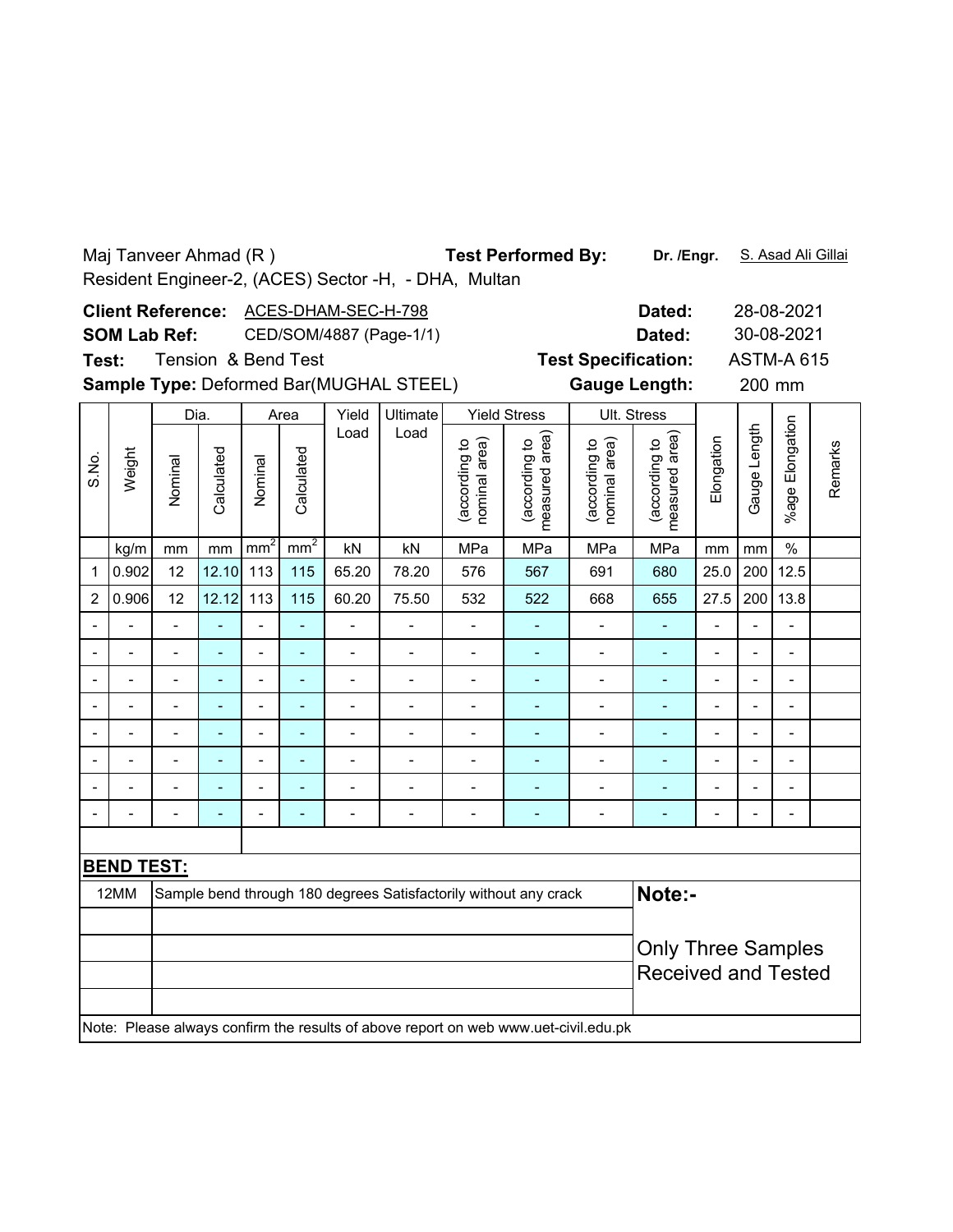Engr Sohail Qureshi

**Test Performed By:**

**Dr. /Engr.** S. Asas Ali Gillani

**SOM Lab Ref: 4881 (Page-1/1)** 

**Dated:** 30-08-2021

Project Manager, Thermatek Pvt. Ltd Lahore

20210830-UET-01 **Client Reference:**

**Dated:** 30-08-2021

**Gauge Length: Test:**

8 inch **Sample Type:** Deformed Bar

Tension Test & Bend Test **Test Specification:** ASTM-A-615

|                |                          | Dia.                                                                                           |              |                | Area                                                                                          | Yield                    | Ultimate                 |                                | <b>Yield Stress</b>                                                                 |                                   | Ult. Stress                        |                |                |                          |         |
|----------------|--------------------------|------------------------------------------------------------------------------------------------|--------------|----------------|-----------------------------------------------------------------------------------------------|--------------------------|--------------------------|--------------------------------|-------------------------------------------------------------------------------------|-----------------------------------|------------------------------------|----------------|----------------|--------------------------|---------|
| S.No.          | Weight                   | Nominal                                                                                        | Calculated   | Nominal        | Calculated                                                                                    | Load                     | Load                     | (according to<br>nominal area) | measured area)<br>(according to                                                     | area)<br>(according to<br>nominal | area)<br>(according to<br>measured | Elongation     | Gauge Length   | Elongation<br>%age l     | Remarks |
|                | lb/ft                    | $\#$                                                                                           | in           | $in^2$         | $in^2$                                                                                        | Tons                     | Tons                     | psi                            | psi                                                                                 | psi                               | psi                                | in             | in             | $\%$                     |         |
| 1              | 1.529                    | 6                                                                                              | 0.756        | 0.44           | 0.449                                                                                         | 15.19                    | 19.59                    | 76130                          | 74610                                                                               | 98210                             | 96240                              | 1.30           | 8.0            | 16.3                     |         |
| $\overline{c}$ | 1.515                    | $6\phantom{1}$                                                                                 | 0.753 0.44   |                | 0.445                                                                                         | 14.75                    | 19.59                    | 73940                          | 73110                                                                               | 98210                             | 97100                              | 1.10           | 8.0            | 13.8                     |         |
| 3              | 1.508                    | 6                                                                                              | 0.751        | 0.44           | 0.443                                                                                         | 16.82                    | 20.03                    | 84310                          | 83740                                                                               | 100400                            | 99720                              | 1.10           | 8.0            | 13.8                     |         |
| 4              | 1.498                    | 6                                                                                              | $0.748$ 0.44 |                | 0.440                                                                                         | 16.72                    | 19.90                    | 83800                          | 83800                                                                               | 99740                             | 99740                              | 1.00           | 8.0            | 12.5                     |         |
| 5              | 0.669                    | $\overline{4}$                                                                                 | 0.501        | 0.20           | 0.197                                                                                         | 5.47                     | 8.48                     | 60370                          | 61290                                                                               | 93530                             | 94950                              | 1.10           | 8.0            | 13.8                     |         |
| 6              | 0.665                    | 4                                                                                              |              |                | $0.498$ 0.20 0.195<br>1.40<br>8.0<br>17.5<br>5.71<br>8.41<br>62950<br>64570<br>92740<br>95120 |                          |                          |                                |                                                                                     |                                   |                                    |                |                |                          |         |
| $\overline{7}$ | 0.661                    | 4                                                                                              | 0.497        | 0.20           | 0.194<br>8.0<br>5.71<br>8.48<br>62950<br>64900<br>93530<br>96420<br>1.00<br>12.5              |                          |                          |                                |                                                                                     |                                   |                                    |                |                |                          |         |
| 8              | 0.659                    | 4                                                                                              | 0.497        | 0.20           | 0.194                                                                                         | 5.45                     | 8.46                     | 60140                          | 62000                                                                               | 93300                             | 96190                              | 1.20           | 8.0            | 15.0                     |         |
|                |                          |                                                                                                |              | $\overline{a}$ |                                                                                               | $\overline{\phantom{m}}$ |                          | $\overline{\phantom{m}}$       | $\overline{\phantom{a}}$                                                            | $\overline{a}$                    |                                    | $\blacksquare$ | $\overline{a}$ | $\blacksquare$           |         |
|                | $\overline{\phantom{a}}$ | $\blacksquare$                                                                                 |              | $\overline{a}$ | L,                                                                                            | -                        | $\overline{\phantom{0}}$ | $\overline{\phantom{m}}$       | $\qquad \qquad \blacksquare$                                                        | $\frac{1}{2}$                     | Ξ.                                 | -              | L,             | $\overline{\phantom{a}}$ |         |
|                |                          |                                                                                                |              |                |                                                                                               |                          |                          |                                |                                                                                     |                                   |                                    |                |                |                          |         |
|                | <b>BEND TEST:</b>        |                                                                                                |              |                |                                                                                               |                          |                          |                                |                                                                                     |                                   |                                    |                |                |                          |         |
|                | #6                       |                                                                                                |              |                |                                                                                               |                          |                          |                                | Sample bend through 180 degrees Satisfactorily without any crack                    |                                   | Note:-                             |                |                |                          |         |
|                | #6                       |                                                                                                |              |                |                                                                                               |                          |                          |                                | Sample bend through 180 degrees Satisfactorily without any crack                    |                                   |                                    |                |                |                          |         |
|                | #4                       |                                                                                                |              |                |                                                                                               |                          |                          |                                | Sample bend through 180 degrees Satisfactorily without any crack                    |                                   | <b>Only Twelve Samples</b>         |                |                |                          |         |
|                | #4                       | <b>Received and Tested</b><br>Sample bend through 180 degrees Satisfactorily without any crack |              |                |                                                                                               |                          |                          |                                |                                                                                     |                                   |                                    |                |                |                          |         |
|                |                          |                                                                                                |              |                |                                                                                               |                          |                          |                                |                                                                                     |                                   |                                    |                |                |                          |         |
|                |                          |                                                                                                |              |                |                                                                                               |                          |                          |                                | Note: Please always confirm the results of above report on web www.uet-civil.edu.pk |                                   |                                    |                |                |                          |         |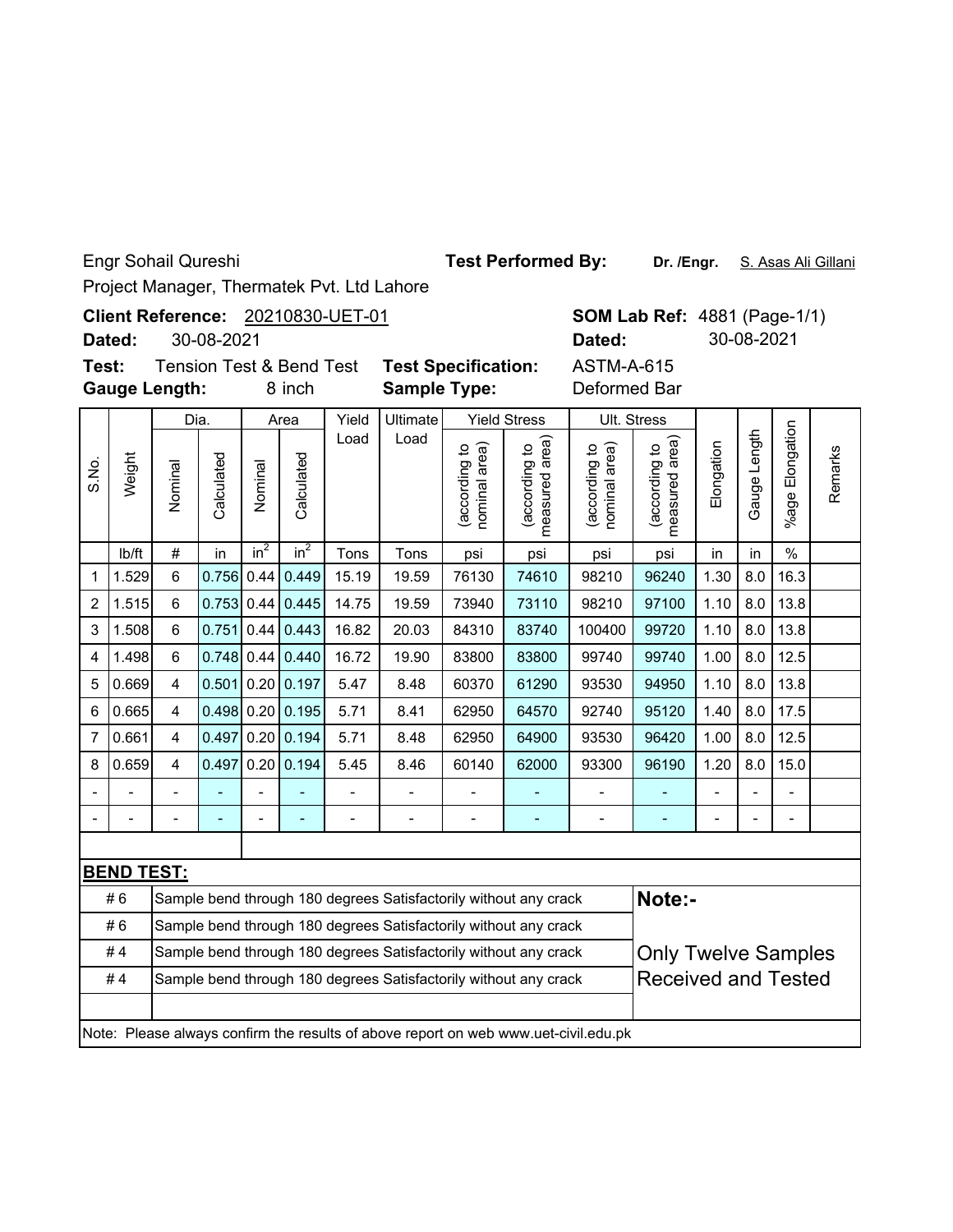Muhammad Danish Khurshid

**Test Performed By:**

**Dr. /Engr.** S. Asad Ali Gillani

Manager Construction, Orient Electronics (Pvt) Ltd, Lahore

|       | Dated:             |                      | 30-08-2021 |         |                                               |       | Client Reference: OSH-SO/UET/Agha Steel Test/0300821 |                                     |                                                 | <b>SOM Lab Ref: 4882(Page-1/1)</b><br>Dated: |                                      |            | 30-08-2021      |                       |         |
|-------|--------------------|----------------------|------------|---------|-----------------------------------------------|-------|------------------------------------------------------|-------------------------------------|-------------------------------------------------|----------------------------------------------|--------------------------------------|------------|-----------------|-----------------------|---------|
| Test: |                    | <b>Gauge Length:</b> |            |         | <b>Tension Test &amp; Bend Test</b><br>8 inch |       | <b>Test Specification:</b><br><b>Sample Type:</b>    |                                     |                                                 | <b>ASTM-A-615</b><br>Deformed Bar            |                                      |            |                 |                       |         |
|       |                    | Dia.                 |            |         | Area                                          | Yield | Ultimate                                             |                                     | <b>Yield Stress</b>                             |                                              | Ult. Stress                          |            |                 |                       |         |
| S.No. | Weight             | Nominal              | Calculated | Nominal | Calculated                                    | Load  | Load                                                 | area)<br>ೆ<br>(according<br>nominal | area)<br>$\mathtt{S}$<br>(according<br>measured | ea)<br>유<br>(according<br>ౚ<br>nominal       | area)<br>đ<br>(according<br>measured | Elongation | Length<br>Gauge | Elongation<br>$%$ age | Remarks |
|       | I <sub>b</sub> /ft | #                    | in         | $in^2$  | $in^2$                                        | Tons  | Tons                                                 | psi                                 | psi                                             | psi                                          | psi                                  | in         | in              | %                     |         |
|       | 1.525              | 6                    | 0.755      |         | $0.44$ 0.448                                  | 13.73 | 19.18                                                | 68830                               | 67600                                           | 96160                                        | 94440                                | 1.40       | 8.0             | 17.5                  |         |

2 1.525 6 0.755 0.44 0.448 13.30 19.49 66680 65490 97690 95950 1.40 8.0 17.5 -- - - - - - - - - - - - -- -- - - - - - - - - - - - -- -- - - - - - - - - - - - -- -- - - - - - - - - - - - --

| <b>BEND TEST:</b>                                                                |  |  |  |  |  |  |  |  |  |  |  |  |  |  |
|----------------------------------------------------------------------------------|--|--|--|--|--|--|--|--|--|--|--|--|--|--|
| Note:-<br>#6<br>Sample bend through 180 degrees Satisfactorily without any crack |  |  |  |  |  |  |  |  |  |  |  |  |  |  |
|                                                                                  |  |  |  |  |  |  |  |  |  |  |  |  |  |  |
|                                                                                  |  |  |  |  |  |  |  |  |  |  |  |  |  |  |
| <b>Only Three Samples</b><br><b>Received and Tested</b>                          |  |  |  |  |  |  |  |  |  |  |  |  |  |  |
|                                                                                  |  |  |  |  |  |  |  |  |  |  |  |  |  |  |
|                                                                                  |  |  |  |  |  |  |  |  |  |  |  |  |  |  |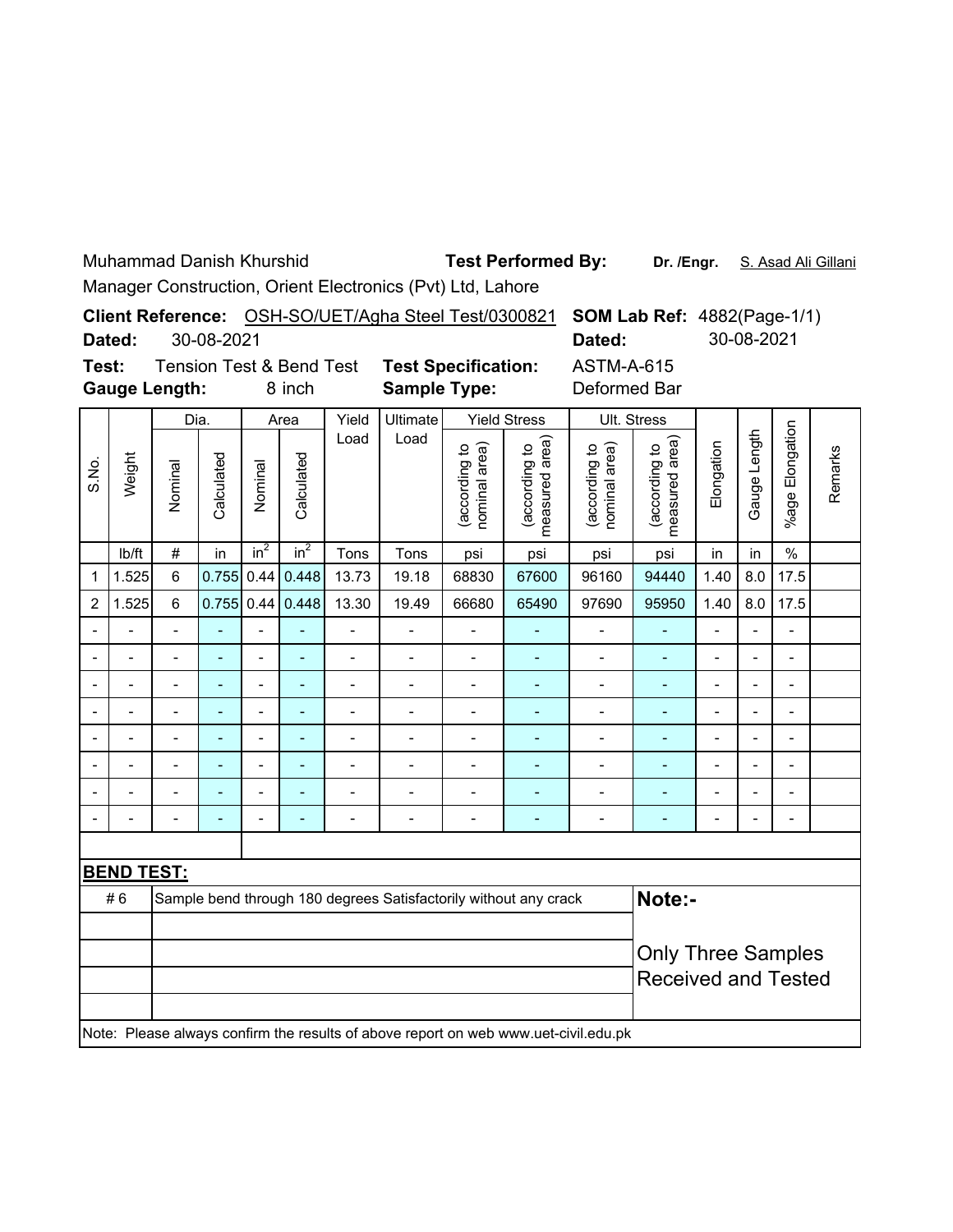Sub Divisional Officer Buildings Sub Division, Chakwal **Test Performed By:**

Dr. /Engr. S. Asad Ali Gillan

**Client Reference:** 1088/CKL **SOM Lab Ref: 4883(Page-1/1) Dated:** 30-08-2021 **Dated:** 23-08-2021 **Test:** Tension Test **Test Specification:** ASTM-A-615 **Gauge Length:** 8 inch **Sample Type:** Deformed Bar Dia. AreaYield Ultimate Yield Stress Ult. Stress %age Elongation %age Elongation Gauge Length Load Load (according to<br>measured area) (according to<br>measured area) Gauge Length (according to<br>nominal area) measured area) (according to<br>nominal area) measured area) (according to (according to (according to (according to Elongation nominal area) nominal area) Remarks Remarks Weight Calculated Calculated S.No. Calculated Calculated Nominal Nominal lb/ft  $\mid$  #  $\mid$  in  $\mid$  in $^{2}$   $\mid$  in $^{2}$   $\mid$  Tons  $\mid$  Tons  $\mid$  psi  $\mid$  psi  $\mid$  psi  $\mid$  in  $\mid$  in  $\mid$  % 1 |2.699| 8 |1.005| 0.79| 0.793| 24.77 | 34.05 | 69160 | 68890 | 95050 | 94690 | 1.40 | 8.0 | 17.5 2 |2.696| 8 |1.004|0.79|0.792| 24.97 | 34.30 | 69720 | 69550 | 95760 | 95520 |1.30 |8.0 |16.3 3 1.511 6 0.752 0.44 0.444 13.81 19.16 69240 68610 96060 95190 1.10 8.0 13.8 4 |1.505| 6 |0.750| 0.44| 0.442| 14.02 | 19.27 | 70260 | 69940 | 96570 | 96130 | 1.00 | 8.0 | 12.5 5 |0.695| 4 |0.510| 0.20| 0.204| 6.52 | 8.94 | 71940 | 70530 | 98580 | 96650 |1.00 | 8.0 |12.5 6 |0.694| 4 |0.510| 0.20| 0.204| 6.54 | 8.82 | 72170 | 70750 | 97230 | 95330 | 1.00 | 8.0 | 12.5 -- - - - - - - - - - - - -- -- - - - - - - - - - - - -- -- - - - - - - - - - - - -- -- - - - - - - - - - - - -- **BEND TEST:** -- No Bend test performed **Note:-** Only Six Samples Received and Tested Note: Please always confirm the results of above report on web www.uet-civil.edu.pk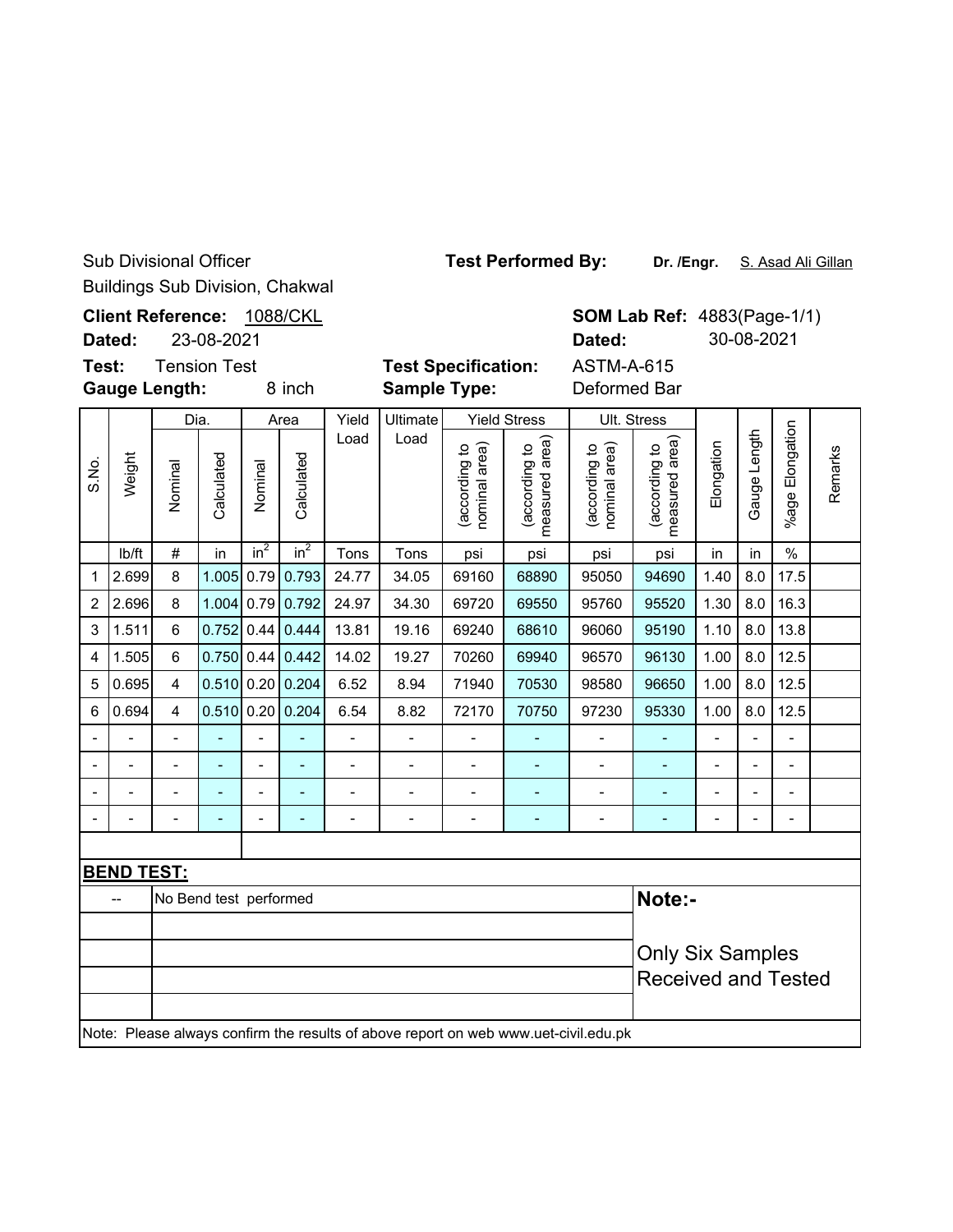Maqsood Ahmad **Dr. And Test Performed By:** Dr. /Engr. S Asad Ali Gillani

Project Coordinator, Banu Mukhtar Contracting (Pvt) Ltd., Lahore

|       | Project Coordinator, Band Mukhtar Contracting (PVt) Ltd., Lanore<br>Client Reference: BML/10013566/001<br><b>SOM Lab Ref: 4884 (Page-1/1)</b>                                                                                      |                          |                                                                                                 |                |                                               |                |                                                                  |                                |                                 |                                                                                     |                                 |                |                |                      |         |  |
|-------|------------------------------------------------------------------------------------------------------------------------------------------------------------------------------------------------------------------------------------|--------------------------|-------------------------------------------------------------------------------------------------|----------------|-----------------------------------------------|----------------|------------------------------------------------------------------|--------------------------------|---------------------------------|-------------------------------------------------------------------------------------|---------------------------------|----------------|----------------|----------------------|---------|--|
|       | Dated:                                                                                                                                                                                                                             |                          | 25-08-2021                                                                                      |                |                                               |                |                                                                  |                                |                                 | Dated:                                                                              |                                 |                | 30-08-2021     |                      |         |  |
| Test: |                                                                                                                                                                                                                                    | <b>Gauge Length:</b>     |                                                                                                 |                | <b>Tension Test &amp; Bend Test</b><br>8 inch |                | <b>Test Specification:</b><br><b>Sample Type:</b>                |                                |                                 | <b>ASTM-A-615</b><br>Deformed Bar                                                   |                                 |                |                |                      |         |  |
|       | Ultimate<br>Yield<br><b>Yield Stress</b><br>Ult. Stress<br>Dia.<br>Area                                                                                                                                                            |                          |                                                                                                 |                |                                               |                |                                                                  |                                |                                 |                                                                                     |                                 |                |                |                      |         |  |
| S.No. | Weight                                                                                                                                                                                                                             | Nominal                  | Calculated                                                                                      | Nominal        | Calculated                                    | Load           | Load                                                             | nominal area)<br>(according to | measured area)<br>(according to | nominal area)<br>(according to                                                      | measured area)<br>(according to | Elongation     | Gauge Length   | Elongation<br>%age l | Remarks |  |
|       | Ib/ft                                                                                                                                                                                                                              | $\#$                     | in                                                                                              | $in^2$         | in <sup>2</sup>                               | Tons           | Tons                                                             | psi                            | psi                             | psi                                                                                 | psi                             | in             | in             | $\frac{0}{0}$        |         |  |
| 1     | 8<br>0.996 0.79<br>12.5<br>2.652<br>0.779<br>33.54<br>72500<br>1.00<br>8.0<br>25.61<br>71490<br>93630<br>94950<br>0.778<br>2.648<br>$0.995$ 0.79<br>25.81<br>32.98<br>72060<br>73170<br>92060<br>93480<br>1.00<br>12.5<br>8<br>8.0 |                          |                                                                                                 |                |                                               |                |                                                                  |                                |                                 |                                                                                     |                                 |                |                |                      |         |  |
| 2     |                                                                                                                                                                                                                                    |                          |                                                                                                 |                |                                               |                |                                                                  |                                |                                 |                                                                                     |                                 |                |                |                      |         |  |
| 3     | 1.504                                                                                                                                                                                                                              | 6                        | $0.750$ 0.44 0.442<br>15.21<br>19.01<br>76240<br>1.10<br>8.0<br>13.8<br>75890<br>95290<br>94860 |                |                                               |                |                                                                  |                                |                                 |                                                                                     |                                 |                |                |                      |         |  |
| 4     | 1.504                                                                                                                                                                                                                              | 6                        | $0.750$ 0.44 0.442<br>16.3<br>15.67<br>19.49<br>78530<br>78180<br>97690<br>97250<br>1.30<br>8.0 |                |                                               |                |                                                                  |                                |                                 |                                                                                     |                                 |                |                |                      |         |  |
| 5     | 0.670                                                                                                                                                                                                                              | 4                        |                                                                                                 |                | $0.501$ 0.20 0.197                            | 5.63           | 8.26                                                             | 62050                          | 63000                           | 91050                                                                               | 92440                           | 1.30           | 8.0            | 16.3                 |         |  |
| 6     | 0.671                                                                                                                                                                                                                              | 4                        | 0.501                                                                                           |                | $0.20$ 0.197                                  | 5.61           | 8.18                                                             | 61830                          | 62770                           | 90150                                                                               | 91530                           | 1.20           | 8.0            | 15.0                 |         |  |
|       |                                                                                                                                                                                                                                    | $\overline{a}$           | L,                                                                                              | $\overline{a}$ | ä,                                            | $\overline{a}$ | $\overline{a}$                                                   | $\overline{a}$                 | $\blacksquare$                  | $\frac{1}{2}$                                                                       | ÷,                              | $\overline{a}$ | $\overline{a}$ | $\overline{a}$       |         |  |
|       |                                                                                                                                                                                                                                    |                          |                                                                                                 |                |                                               |                | -                                                                | $\overline{a}$                 |                                 |                                                                                     | ٠                               |                |                |                      |         |  |
|       |                                                                                                                                                                                                                                    | $\overline{\phantom{0}}$ |                                                                                                 | $\overline{a}$ | L,                                            | $\overline{a}$ | $\overline{a}$                                                   | $\overline{a}$                 | $\overline{a}$                  | $\overline{a}$                                                                      | $\overline{a}$                  | $\blacksquare$ | $\blacksquare$ | $\blacksquare$       |         |  |
|       |                                                                                                                                                                                                                                    | $\blacksquare$           | $\overline{a}$                                                                                  | $\overline{a}$ | ÷                                             | $\blacksquare$ | $\overline{a}$                                                   | $\blacksquare$                 | $\overline{a}$                  | $\overline{a}$                                                                      | ٠                               | $\overline{a}$ | $\blacksquare$ | $\overline{a}$       |         |  |
|       |                                                                                                                                                                                                                                    |                          |                                                                                                 |                |                                               |                |                                                                  |                                |                                 |                                                                                     |                                 |                |                |                      |         |  |
|       | <b>BEND TEST:</b>                                                                                                                                                                                                                  |                          |                                                                                                 |                |                                               |                |                                                                  |                                |                                 |                                                                                     |                                 |                |                |                      |         |  |
|       | #8                                                                                                                                                                                                                                 |                          |                                                                                                 |                |                                               |                | Sample bend through 180 degrees Satisfactorily without any crack |                                |                                 |                                                                                     | Note:-                          |                |                |                      |         |  |
|       | #6                                                                                                                                                                                                                                 |                          |                                                                                                 |                |                                               |                | Sample bend through 180 degrees Satisfactorily without any crack |                                |                                 |                                                                                     |                                 |                |                |                      |         |  |
|       | #4                                                                                                                                                                                                                                 |                          |                                                                                                 |                |                                               |                |                                                                  |                                |                                 |                                                                                     |                                 |                |                |                      |         |  |
|       | <b>Only Nine Samples</b><br>Sample bend through 180 degrees Satisfactorily without any crack<br><b>Received and Tested</b>                                                                                                         |                          |                                                                                                 |                |                                               |                |                                                                  |                                |                                 |                                                                                     |                                 |                |                |                      |         |  |
|       |                                                                                                                                                                                                                                    |                          |                                                                                                 |                |                                               |                |                                                                  |                                |                                 | Note: Please always confirm the results of above report on web www.uet-civil.edu.pk |                                 |                |                |                      |         |  |
|       |                                                                                                                                                                                                                                    |                          |                                                                                                 |                |                                               |                |                                                                  |                                |                                 |                                                                                     |                                 |                |                |                      |         |  |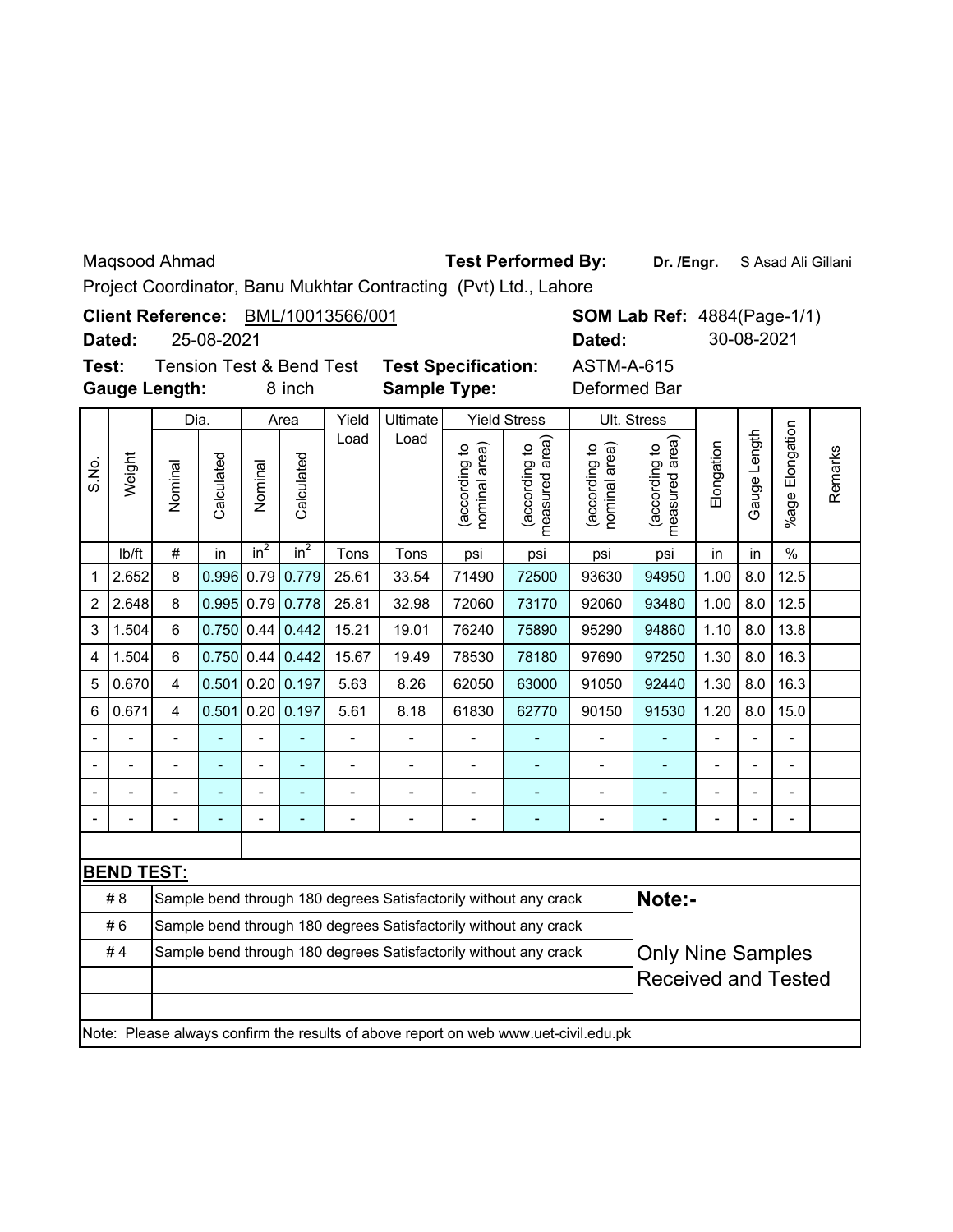Assistant . Project Director

PMU-SBP Multan., Project Management Unit (PMU), Govt. of The Punjab, Sports Board Punjab

|                         |                          |                                                                                                                             |                        |                |                                     |                          | Client Reference: APD/PMU/SBP/MUL/21/242                                            |                                |                                 |                                | <b>SOM Lab Ref: 4885(Page-1/1)</b><br>30-08-2021 |                |                |                          |         |
|-------------------------|--------------------------|-----------------------------------------------------------------------------------------------------------------------------|------------------------|----------------|-------------------------------------|--------------------------|-------------------------------------------------------------------------------------|--------------------------------|---------------------------------|--------------------------------|--------------------------------------------------|----------------|----------------|--------------------------|---------|
|                         | Dated:                   |                                                                                                                             | 12-08-2021             |                |                                     |                          |                                                                                     |                                |                                 | Dated:                         |                                                  |                |                |                          |         |
| Test:                   |                          |                                                                                                                             |                        |                | <b>Tension Test &amp; Bend Test</b> |                          |                                                                                     | <b>Test Specification:</b>     |                                 | <b>ASTM-A-615</b>              |                                                  |                |                |                          |         |
|                         | <b>Gauge Length:</b>     |                                                                                                                             |                        |                | 8 inch                              |                          | <b>Sample Type:</b>                                                                 |                                |                                 | Deformed Bar                   |                                                  |                |                |                          |         |
|                         |                          |                                                                                                                             | Dia.                   |                | Area                                | Yield                    | Ultimate                                                                            |                                | <b>Yield Stress</b>             |                                | Ult. Stress                                      |                |                |                          |         |
| S.No.                   | Weight                   | Nominal                                                                                                                     | Calculated             | Nominal        | Calculated                          | Load                     | Load                                                                                | (according to<br>nominal area) | (according to<br>measured area) | (according to<br>nominal area) | (according to<br>measured area)                  | Elongation     | Gauge Length   | %age Elongation          | Remarks |
|                         | Ib/ft                    | $\#$                                                                                                                        | in                     | $in^2$         | in <sup>2</sup>                     | Tons                     | Tons                                                                                | psi                            | psi                             | psi                            | psi                                              | in             | in             | $\%$                     |         |
| 1                       | 2.752                    | 8                                                                                                                           | 1.015                  |                | $0.79$ 0.809                        | 34.96                    | 39.60                                                                               | 97610                          | 95320                           | 110560                         | 107960                                           | 1.20           | 8.0            | 15.0                     |         |
| $\overline{2}$          | 2.715                    | 8                                                                                                                           |                        |                | 1.008 0.79 0.798                    | 34.86                    | 39.45                                                                               | 97330                          | 96350                           | 110130                         | 109030                                           | 1.10           | 8.0            | 13.8                     |         |
| 3                       | 1.553                    | 0.762<br>$0.44$ 0.456<br>24.41<br>8.0<br>12.5<br>$\,6\,$<br>26.30<br>122370<br>118080<br>131820<br>127200<br>1.00<br>122120 |                        |                |                                     |                          |                                                                                     |                                |                                 |                                |                                                  |                |                |                          |         |
| $\overline{\mathbf{4}}$ | 1.564                    | 6                                                                                                                           |                        |                | $0.765$ 0.44 0.460                  | 24.36                    | 26.30                                                                               | 116810                         | 131820                          | 126090                         | 1.00                                             | 8.0            | 12.5           |                          |         |
| 5                       | 0.669                    | $\overline{4}$                                                                                                              | 0.501                  |                | 0.20   0.197                        | 7.19                     | 9.07                                                                                | 79250                          | 80460                           | 100050                         | 101570                                           | 1.00           | 8.0            | 12.5                     |         |
| 6                       | 0.672                    | $\overline{4}$                                                                                                              |                        |                | $0.501$ 0.20 0.197                  | 7.29                     | 9.14                                                                                | 80370                          | 81600                           | 100830                         | 102370                                           | 1.00           | 8.0            | 12.5                     |         |
|                         | $\overline{a}$           | $\overline{\phantom{0}}$                                                                                                    | L,                     | $\overline{a}$ | L,                                  | $\blacksquare$           | $\overline{a}$                                                                      | $\overline{a}$                 |                                 | $\blacksquare$                 | ÷,                                               | $\blacksquare$ | $\overline{a}$ | $\overline{\phantom{0}}$ |         |
| $\frac{1}{2}$           | $\blacksquare$           | $\overline{a}$                                                                                                              |                        | $\blacksquare$ |                                     | $\overline{a}$           | $\overline{a}$                                                                      | $\overline{a}$                 | L,                              | $\overline{a}$                 | ÷,                                               | $\blacksquare$ | $\overline{a}$ | $\overline{a}$           |         |
|                         | $\overline{\phantom{m}}$ |                                                                                                                             |                        |                |                                     |                          | $\overline{\phantom{0}}$                                                            |                                |                                 | $\overline{\phantom{a}}$       | ٠                                                |                |                |                          |         |
|                         | $\overline{a}$           | $\overline{a}$                                                                                                              |                        |                |                                     | $\overline{\phantom{0}}$ | $\overline{\phantom{0}}$                                                            | $\overline{a}$                 | ÷,                              | $\overline{a}$                 | ÷,                                               |                |                | $\overline{\phantom{0}}$ |         |
|                         |                          |                                                                                                                             |                        |                |                                     |                          |                                                                                     |                                |                                 |                                |                                                  |                |                |                          |         |
|                         | <b>BEND TEST:</b>        |                                                                                                                             |                        |                |                                     |                          |                                                                                     |                                |                                 |                                |                                                  |                |                |                          |         |
|                         |                          |                                                                                                                             | No Bend test performed |                |                                     |                          |                                                                                     |                                |                                 |                                | Note:-                                           |                |                |                          |         |
|                         |                          |                                                                                                                             |                        |                |                                     |                          |                                                                                     |                                |                                 |                                |                                                  |                |                |                          |         |
|                         |                          | <b>Only Six Samples</b>                                                                                                     |                        |                |                                     |                          |                                                                                     |                                |                                 |                                |                                                  |                |                |                          |         |
|                         |                          | <b>Received and Tested</b>                                                                                                  |                        |                |                                     |                          |                                                                                     |                                |                                 |                                |                                                  |                |                |                          |         |
|                         |                          |                                                                                                                             |                        |                |                                     |                          | Note: Please always confirm the results of above report on web www.uet-civil.edu.pk |                                |                                 |                                |                                                  |                |                |                          |         |

Test Performed By: Dr. /Engr. S. Asad Ali Gillani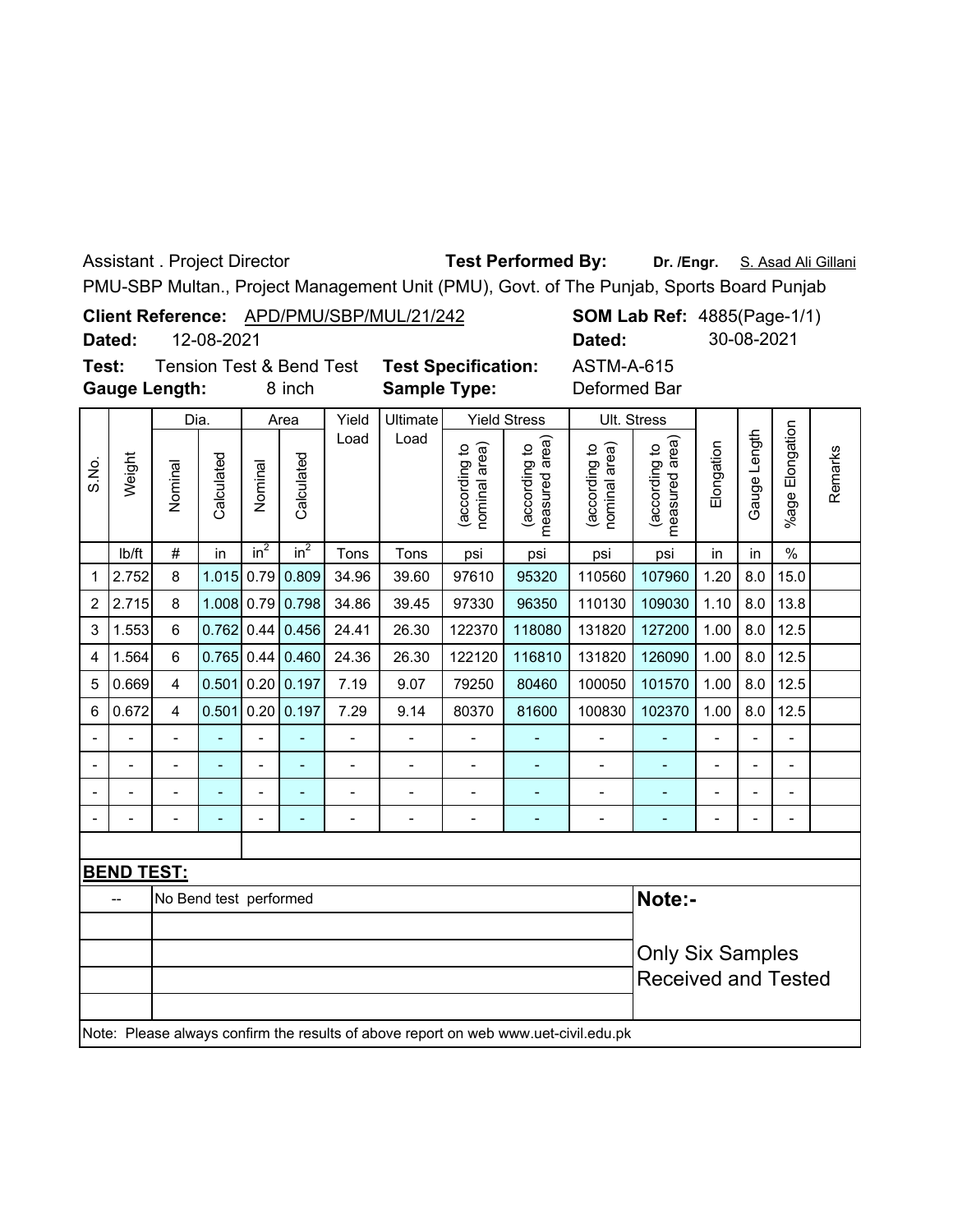Hafiz Ozair Ahmad

**Test Performed By:**

**Dr. /Engr.** S/ Asad Ali Gillani

**SOM Lab Ref:** 4886(Page-1/1 **Dated:** 30-08-2021

Deputy Director (QCD), WASA, LDA, Lahore

QCD/ 1182-83 **Client Reference:**

**Dated:** 26-08-2021

8 inch **Guage Length: Test:** Tension Test & Bend Test **Test Specification:** ASTM-A-615

**Sample Type:** Deformed Bar

|                          |                   | Dia.                       |                          |                | Area                     | Yield                    |                          | Ult. Stress                    |                                                                                     |                                |                                |                          |                          |                          |         |
|--------------------------|-------------------|----------------------------|--------------------------|----------------|--------------------------|--------------------------|--------------------------|--------------------------------|-------------------------------------------------------------------------------------|--------------------------------|--------------------------------|--------------------------|--------------------------|--------------------------|---------|
| S.No.                    | Weight            | Nominal                    | Calculated               | Nominal        | Calculated               | Load                     | Load                     | (according to<br>nominal area) | measured area)<br>(according to                                                     | (according to<br>nominal area) | measured area<br>(according to | Elongation               | Gauge Length             | %age Elongation          | Remarks |
|                          | Ib/ft             | $\#$                       | in                       | $in^2$         | $in^2$                   | Tons                     | Tons                     | psi                            | psi                                                                                 | psi                            | psi                            | in                       | in                       | $\frac{0}{0}$            |         |
| 1                        | 1.503             | $6\phantom{1}$             | 0.750                    | 0.44           | 0.442                    | 13.81                    | 19.24                    | 69240                          | 68920                                                                               | 96420                          | 95980                          | 1.00                     | 8.0                      | 12.5                     |         |
| 2                        | 0.666             | $\overline{\mathbf{4}}$    | $0.500$ $0.20$           |                | 0.196                    | 8.41                     | 9.84                     | 92740                          | 94630                                                                               | 108480                         | 110690                         | 1.10                     | 8.0                      | 13.8                     |         |
|                          |                   | $\overline{a}$             |                          | $\overline{a}$ | ÷,                       | $\overline{\phantom{0}}$ | $\overline{\phantom{0}}$ | ÷                              |                                                                                     | $\overline{a}$                 | ÷,                             | $\overline{\phantom{0}}$ | $\overline{a}$           | $\frac{1}{2}$            |         |
|                          | $\overline{a}$    | $\overline{a}$             | $\overline{\phantom{a}}$ | $\overline{a}$ | $\blacksquare$           | $\overline{\phantom{0}}$ | $\overline{a}$           | $\overline{\phantom{a}}$       | $\blacksquare$                                                                      | $\overline{a}$                 | $\blacksquare$                 | -                        | $\overline{\phantom{a}}$ | $\blacksquare$           |         |
|                          |                   | $\blacksquare$             |                          | $\overline{a}$ | $\overline{\phantom{a}}$ | $\blacksquare$           |                          | Ĭ.                             | Ē,                                                                                  |                                | ÷                              | $\blacksquare$           | $\overline{\phantom{a}}$ | $\overline{\phantom{0}}$ |         |
|                          |                   |                            |                          |                | ٠                        | $\blacksquare$           |                          | ۰                              | $\overline{a}$                                                                      |                                | ÷,                             | $\overline{a}$           | $\overline{a}$           | $\overline{a}$           |         |
|                          |                   |                            |                          | L,             | ÷                        |                          |                          |                                |                                                                                     |                                |                                |                          | $\overline{a}$           | $\blacksquare$           |         |
|                          |                   |                            |                          | $\overline{a}$ | ۳                        |                          |                          |                                |                                                                                     |                                | ÷,                             |                          | $\overline{a}$           | $\blacksquare$           |         |
| $\overline{\phantom{a}}$ |                   | $\blacksquare$             |                          | $\overline{a}$ | $\overline{a}$           |                          |                          |                                |                                                                                     |                                |                                | -                        | $\blacksquare$           | $\blacksquare$           |         |
|                          |                   |                            |                          |                |                          | $\overline{a}$           |                          | Ĭ.                             | $\overline{\phantom{a}}$                                                            |                                | L,                             | $\blacksquare$           | $\blacksquare$           | $\blacksquare$           |         |
|                          |                   |                            |                          |                |                          |                          |                          |                                |                                                                                     |                                |                                |                          |                          |                          |         |
|                          | <b>BEND TEST:</b> |                            |                          |                |                          |                          |                          |                                |                                                                                     |                                |                                |                          |                          |                          |         |
|                          | #6                |                            |                          |                |                          |                          |                          |                                | Sample bend through 180 degrees Satisfactorily without any crack                    |                                | Note:-                         |                          |                          |                          |         |
|                          | #4                |                            |                          |                |                          |                          |                          |                                | Sample bend through 180 degrees Satisfactorily without any crack                    |                                |                                |                          |                          |                          |         |
|                          |                   |                            |                          |                |                          |                          |                          |                                |                                                                                     |                                | <b>Only Four Samples</b>       |                          |                          |                          |         |
|                          |                   | <b>Received and Tested</b> |                          |                |                          |                          |                          |                                |                                                                                     |                                |                                |                          |                          |                          |         |
|                          |                   |                            |                          |                |                          |                          |                          |                                |                                                                                     |                                |                                |                          |                          |                          |         |
|                          |                   |                            |                          |                |                          |                          |                          |                                | Note: Please always confirm the results of above report on web www.uet-civil.edu.pk |                                |                                |                          |                          |                          |         |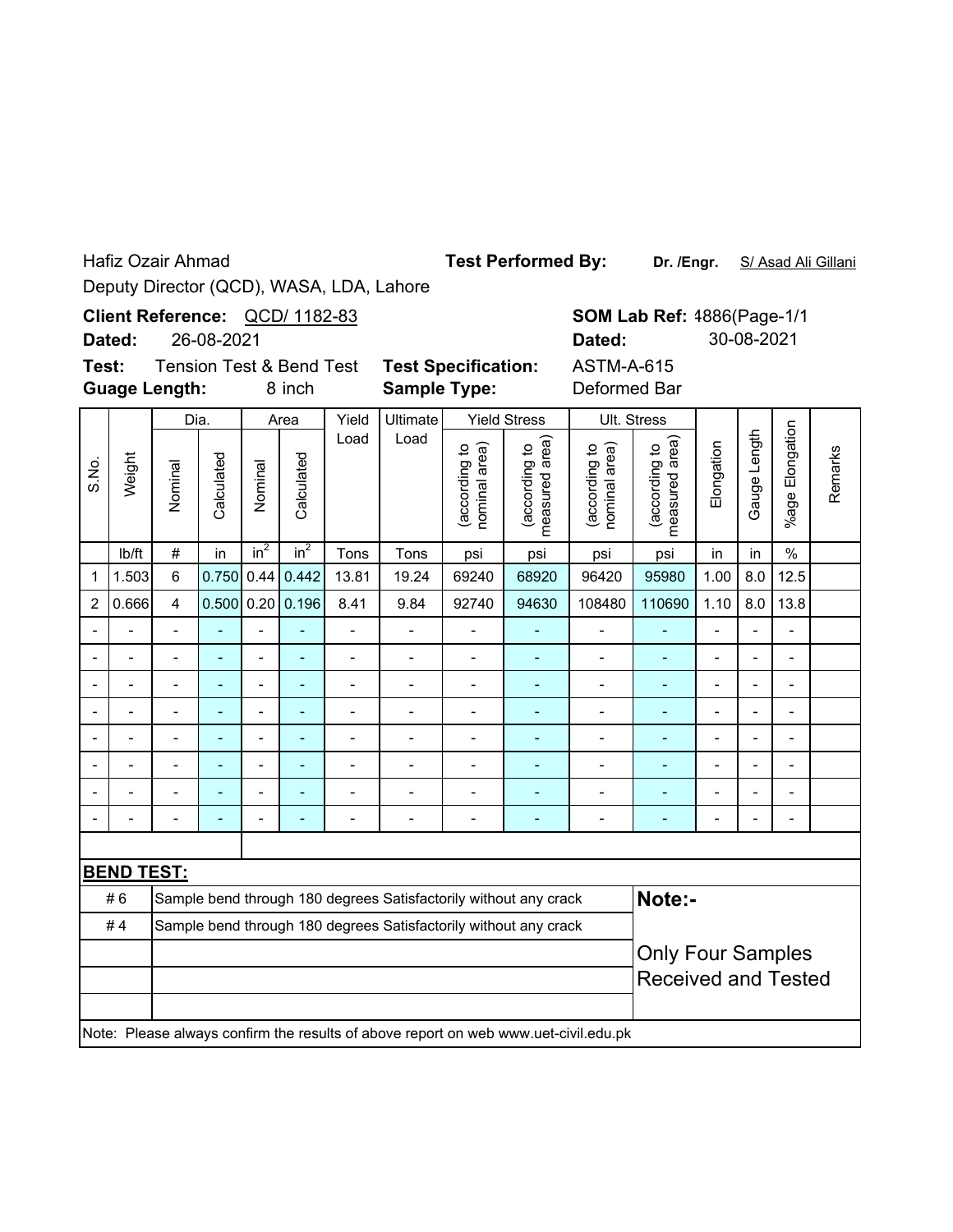Maj Tanveer Ahmad (R )

**Test Performed By:**

**Dr. /Engr.** S. Asad Ali Gillani

Resident Engineer-2, ACES Sector -V, - DHA, Multan

**Client Reference: ACES-DHAM-SEC-H-798** 

**Dated:** 28-08-2021

**Gauge Length: Test:**

**Sample Type:** Tension Test & Bend Test **Test Specification:** ASTM-A-615

8 inch **Sample Type:** Deformed Bar(Mughal Steel)  $\overline{\phantom{a}}$  $\top$  $\overline{\phantom{0}}$ 

|                |                   | Dia.                      |            |                          | Area                     | Yield                    | Ultimate       |                                | <b>Yield Stress</b>                                                                 |                                | Ult. Stress                     |                |                |                          |         |
|----------------|-------------------|---------------------------|------------|--------------------------|--------------------------|--------------------------|----------------|--------------------------------|-------------------------------------------------------------------------------------|--------------------------------|---------------------------------|----------------|----------------|--------------------------|---------|
| S.No.          | Weight            | Nominal                   | Calculated | Nominal                  | Calculated               | Load                     | Load           | (according to<br>nominal area) | measured area)<br>(according to                                                     | (according to<br>nominal area) | measured area)<br>(according to | Elongation     | Gauge Length   | %age Elongation          | Remarks |
|                | lb/ft             | $\#$                      | in         | $in^2$                   | $in^2$                   | Tons                     | Tons           | psi                            | psi                                                                                 | psi                            | psi                             | in             | in             | $\frac{0}{0}$            |         |
| 1              | 2.692             | 12                        | 1.004      | 1.56                     | 0.791                    | 28.85                    | 36.14          | 40790                          | 80440                                                                               | 51090                          | 100760                          | 1.50           | 8.0            | 18.8                     |         |
| $\overline{c}$ | 2.668             | 12                        | 0.999      |                          | 1.56 0.784               | 25.89                    | 34.12          | 36610                          | 72840                                                                               | 48240                          | 95980                           | 1.40           | 8.0            | 17.5                     |         |
|                |                   | $\blacksquare$            | L,         | $\overline{\phantom{0}}$ | $\overline{\phantom{a}}$ | $\blacksquare$           | $\blacksquare$ | Ĭ.                             | Ē,                                                                                  | $\overline{a}$                 | ٠                               | $\blacksquare$ | $\blacksquare$ | $\overline{\phantom{0}}$ |         |
|                | $\blacksquare$    | $\overline{a}$            | ÷          | $\overline{a}$           | ä,                       | $\overline{\phantom{a}}$ | $\overline{a}$ | Ĭ.                             | Ē,                                                                                  | $\overline{a}$                 | L,                              | -              | $\blacksquare$ | $\overline{\phantom{0}}$ |         |
|                | $\overline{a}$    | $\overline{a}$            | ÷          | $\overline{a}$           | $\overline{\phantom{a}}$ | $\overline{\phantom{a}}$ | $\blacksquare$ | Ĭ.                             | $\blacksquare$                                                                      | $\overline{a}$                 | ٠                               | -              | $\blacksquare$ | $\overline{\phantom{0}}$ |         |
|                |                   | $\blacksquare$            | ÷          | $\overline{a}$           | ä,                       | $\blacksquare$           |                | Ĭ.                             | $\blacksquare$                                                                      | $\overline{a}$                 | Ξ.                              | $\blacksquare$ | $\blacksquare$ | $\overline{\phantom{0}}$ |         |
|                |                   | $\overline{a}$            |            | $\overline{a}$           | ÷                        | $\overline{a}$           |                | Ĭ.                             | Ē,                                                                                  | $\overline{a}$                 | L,                              | $\blacksquare$ | L.             | -                        |         |
|                |                   |                           |            | $\overline{a}$           | ÷                        | $\overline{a}$           |                |                                |                                                                                     |                                |                                 |                | $\blacksquare$ | $\overline{a}$           |         |
|                |                   |                           |            | $\overline{a}$           | ۳                        |                          |                |                                |                                                                                     |                                | ۳                               |                |                |                          |         |
|                |                   |                           |            | $\blacksquare$           |                          |                          |                |                                |                                                                                     |                                |                                 |                |                |                          |         |
|                |                   |                           |            |                          |                          |                          |                |                                |                                                                                     |                                |                                 |                |                |                          |         |
|                | <b>BEND TEST:</b> |                           |            |                          |                          |                          |                |                                |                                                                                     |                                |                                 |                |                |                          |         |
|                | #8                |                           |            |                          |                          |                          |                |                                | Sample bend through 180 degrees Satisfactorily without any crack                    |                                | Note:-                          |                |                |                          |         |
|                | #6                |                           |            |                          |                          |                          |                |                                | Sample bend through 180 degrees Satisfactorily without any crack                    |                                |                                 |                |                |                          |         |
|                |                   | <b>Only Three Samples</b> |            |                          |                          |                          |                |                                |                                                                                     |                                |                                 |                |                |                          |         |
|                |                   |                           |            |                          |                          |                          |                |                                |                                                                                     |                                | <b>Received and Tested</b>      |                |                |                          |         |
|                |                   |                           |            |                          |                          |                          |                |                                | Note: Please always confirm the results of above report on web www.uet-civil.edu.pk |                                |                                 |                |                |                          |         |

**SOM Lab Ref: 4887(Page-1/1)** 

**Dated:** 30-08-2021